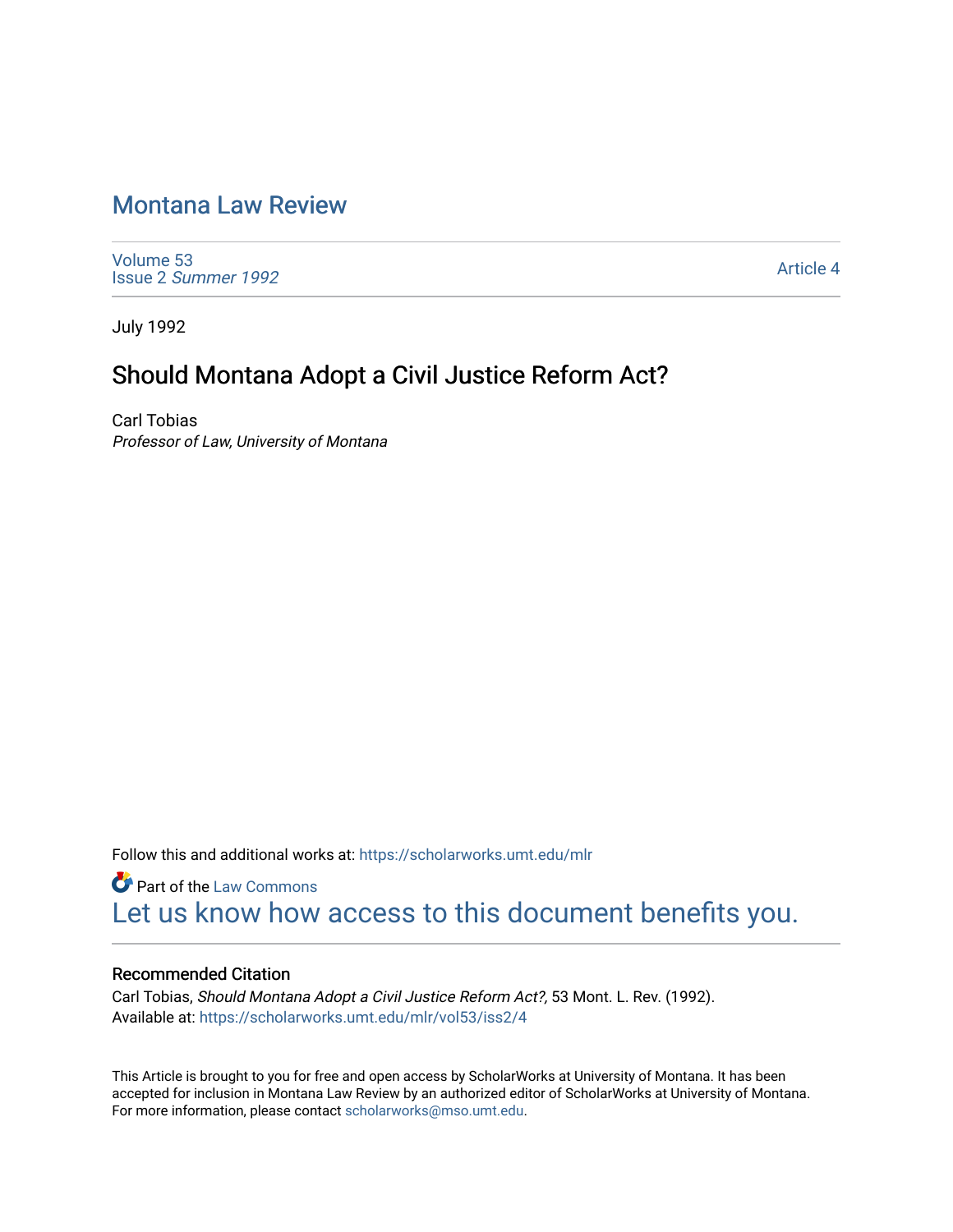### **SHOULD MONTANA ADOPT A CIVIL JUSTICE REFORM ACT?**

#### **Carl Tobias\***

Civil justice reform in the federal government has become **highly** controversial. Each branch of the federal government apparently is vying to outdo the others in the field of civil justice reform. Congress passed the Civil Justice Reform Act of **1990 (CJRA)1** to reduce expense and delay in federal civil litigation, and the federal judiciary has been implementing that statute since late **1990.** In December, **1991,** the Montana Federal District Court became one of thirty-four federal districts which issued civil justice expense and delay reduction plans to qualify for designation as Early Implementation District Courts **(EIDC)** under the **CJRA.2**

During October, **1991,** the Bush Administration, in the name of civil justice reform, imposed numerous, relatively burdensome requirements on government counsel who litigate civil cases.<sup>3</sup> Moreover, the Administration has introduced in Congress civil justice reform proposals that are unlikely to pass in 1992.<sup>4</sup> The Administration has also developed model civil justice reform legislation which it is urging the states to adopt.5

These developments in the federal sphere mean that the **1993** session of the Montana Legislature probably will consider some form of civil justice reform legislation for the Montana state court system. This essay evaluates whether the legislature should pass a civil justice reform statute. The paper first briefly examines the complications in civil litigation which led Congress to enact the

*1. See* Judicial Improvements Act of **1990,** tit. **I,** Pub. L. No. **101-650,** 104 Stat. **5089** (codified at **28 U.S.C. §§ 471-82** (Supp. **1992)).**

2. See United States District Court for the District of Montana, Civil Justice Expense and Delay Reduction Plan (Dec. **1991)** [hereinafter Plan]. *See also* Judicial Improvements Act of **1990,** tit. **I,** Pub. L. No. **101-650, § 103(c)** (statutory provision for EIDCs); Carl Tobias, *Judicial Oversight of Civil Justice Reform,* 140 F.R.D. 49, **56 (1992)** (list of thirty-four EIDCs). *See generally* Carl Tobias, *The Montana Federal Civil Justice Plan,* **53 MONT.** L. **REv. 91 (1992)** (analysis of Montana civil justice plan) [hereinafter *Civil Justice Plan].*

*3. See* Exec. Order No. **12,778, 56** Fed. Reg. **55,195 (1991).** *See also* Memorandum of Preliminary Guidance on Implementation of the Litigation Reforms of Executive Order No. **12,778, 57** Fed. Reg. 3,640 **(1992).** *See generally* Carl Tobias, *Civil Justice Reform Roadmap,* 143 F.R.D. (forthcoming Oct. **1992).**

4. *See* **S. 2180,** 102nd Cong., **1st** Sess. **(1992);** H.R. 4155, 102nd Cong., 1st Sess. **(1992).** *See generally* Tobias, *supra* note **3.**

**5.** Civil Justice Reform Model State Amendments **(1992).** Published by ScholarWorks at University of Montana, 1992

**<sup>\*</sup>** Professor of Law, University of Montana. **I** wish to thank Sally Johnson and Peggy Sanner for valuable suggestions, Cecelia Palmer and Charlotte Wilmerton for processing this piece, and the Cowley Endowment and the Harris Trust for generous, continuing support. Errors that remain are mine.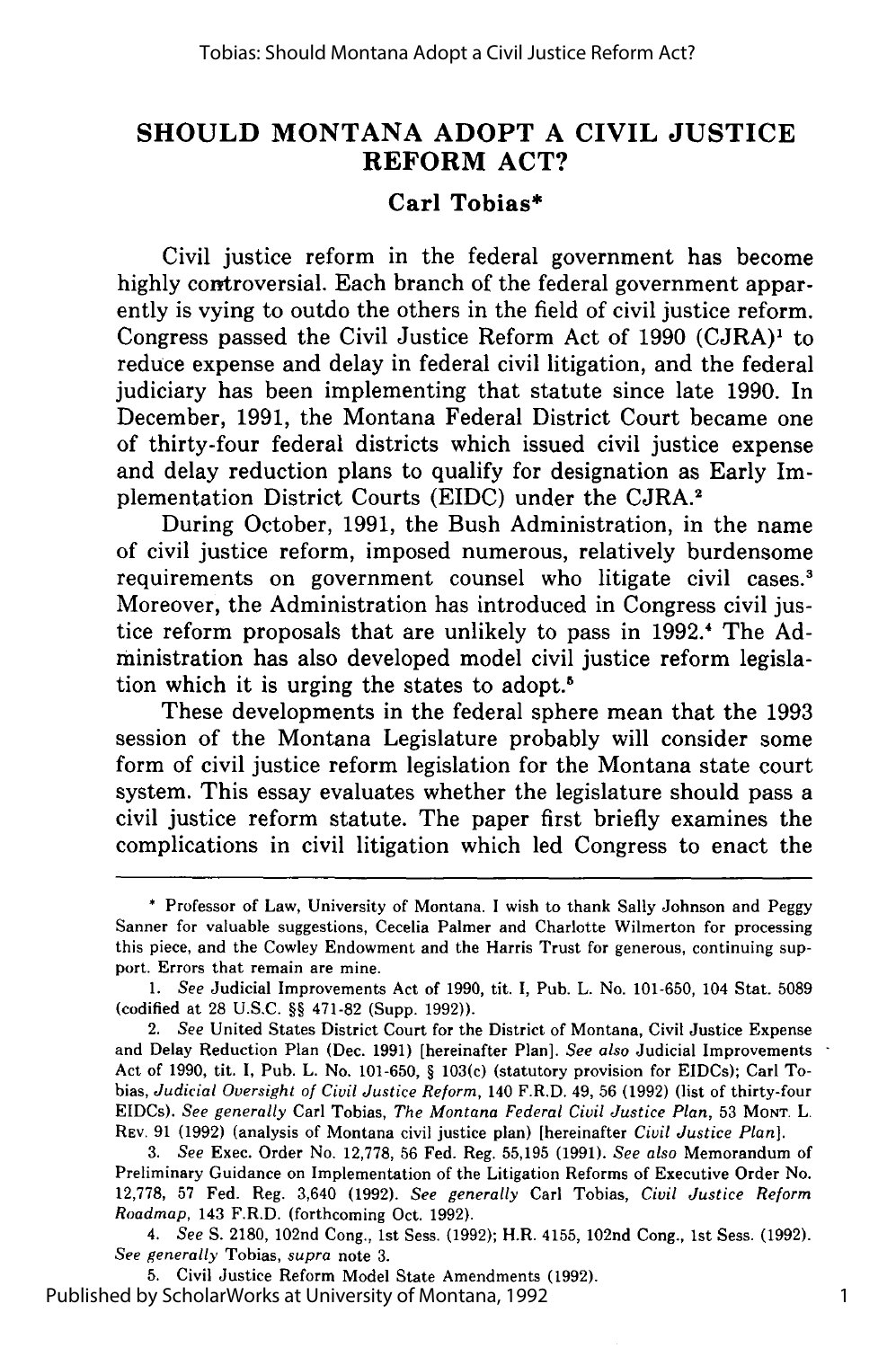Civil Justice Reform Act of 1990. It then analyzes whether the Montana Legislature should adopt a civil justice reform measure. Because the piece finds that relatively few reasons for passing such legislation apply to the Montana state court system, the paper rec- .ommends that the Montana Legislature proceed cautiously in the area of civil justice reform.

Congress enacted the Civil Justice Reform Act of 1990 to rectify or ameliorate alleged abuse in the civil litigation system, increased expense and delay in civil cases, and declining access to the federal courts.<sup>6</sup> Numerous federal judges, led by Chief Justices Warren Burger and William Rehnquist, had been asserting for nearly two decades that there was a litigation explosion and abusive behavior in the litigation and discovery processes.<sup>7</sup>

The dearth, if not the complete absence, of these problems in the Montana state system constitutes the most compelling argument against adoption of a state civil justice reform statute. The Montana state district courts experience little litigation or discovery abuse, most civil lawsuits in the system are rather inexpensively and promptly resolved, and lawyers and litigants have comparatively unrestricted access to the state courts. Indeed, important features that make the state court forum so attractive for Montana practitioners and parties are the relative ease of access and the comparatively uncomplicated procedures that govern the disposition of civil lawsuits, thereby facilitating their expeditious resolution. In short, the Montana state civil justice system now appears to be operating efficaciously and to be avoiding or minimizing the very difficulties that prompted federal civil justice reform: growing litigation and discovery abuse, increasing costs and delays associated with civil actions, and decreasing court access.

The existence and magnitude in the federal courts of the phenomena identified immediately above have been highly controversial.<sup>8</sup> I recognize, therefore, that some observers may dispute the

*<sup>6.</sup> See* Senate Comm. on Judiciary, Judicial Improvements Act of 1990, **S.** REP. No. 416, 101st Cong., 2d Sess. 103 (1990), *reprinted in* 1990 U.S.C.C.A.N. 6802, 6804-05. *See generally* Jeffrey J. Peck, *"Users United": The Civil Justice Reform Act of 1990,* 54 LAW & **CONTEMP.** PROBS. 105 (Summer 1991).

<sup>7.</sup> *See, e.g.,* Warren E. Burger, *Agenda for 2000 A.D. -- A Need for Systematic Anticipation in* THE **POUND CONFERENCE:** PERSPECTIVES **ON JUSTICE IN THE FUTURE (A.** Leo Levin & Russell Wheeler eds. 1979); Blue Chip Stamps v. Manor Drug Stores, 421 U.S. **723,** 740-41 **(1975);** Dissent From Order Amending the Federal Rules of Civil Procedure, 446 U.S. **997,** 1000 (1980). *See generally* Carl Tobias, *Public Law Litigation and the Federal Rules of Civil Procedure,* 74 CORNELL L. REV. 270, 287-89 (1989).

*<sup>8.</sup> See, e.g.,* Don J. DeBenedictis, *ABA Releases Civil Justice Plan,* A.B.A.J., Apr. 1992, at 30; Marc Galanter, *Public View of Lawyers,* TRIAL, Apr. 1992, at 71; Randall https://scholarworks.umt.edu/mlr/vol53/iss2/4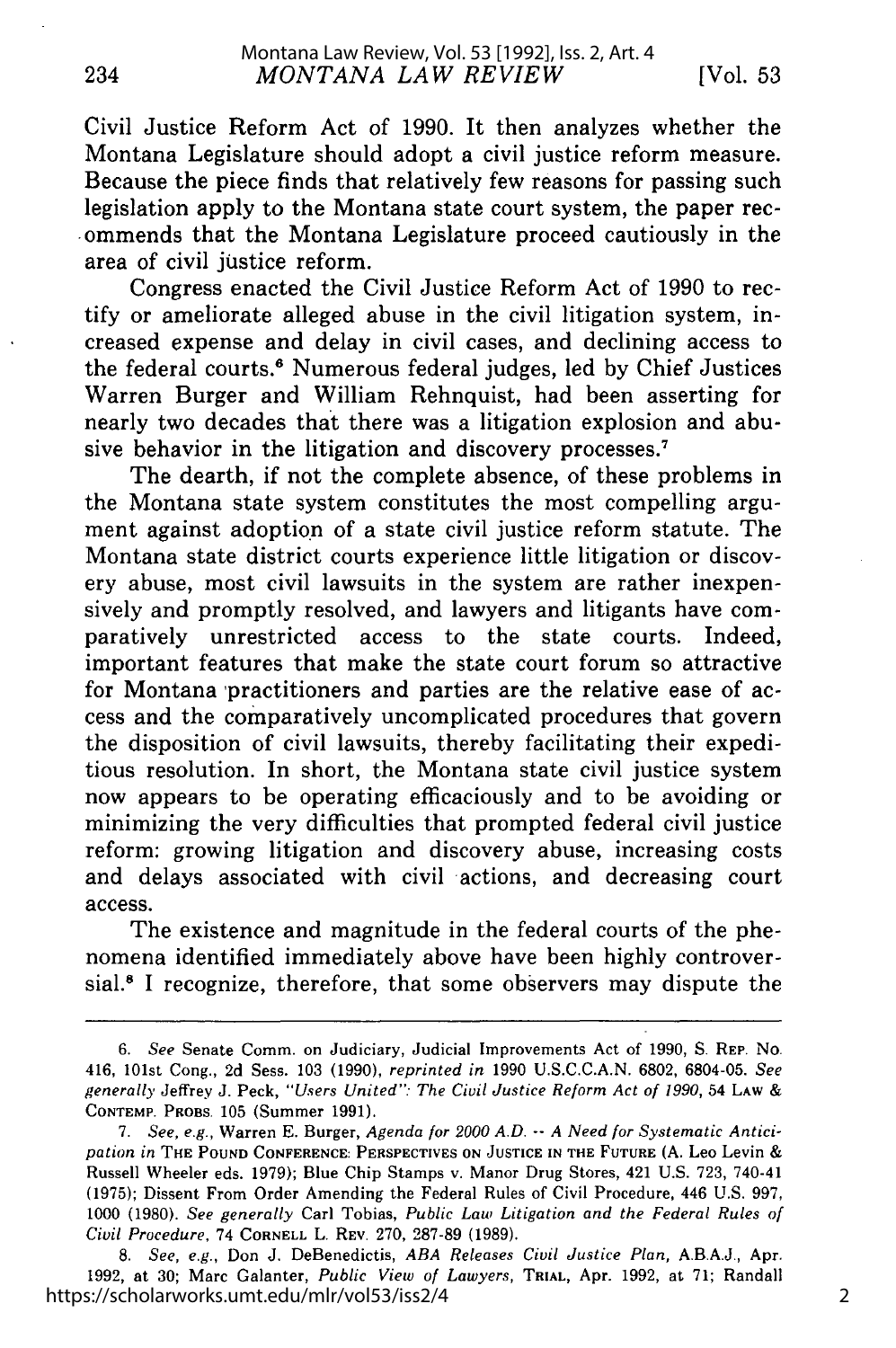assertions that the phenomena are absent or relatively inconsequential in the Montana state civil justice system. Little data, however, currently indicate that the Montana state courts are experiencing these complications. Nonetheless, if the legislature chooses to explore civil justice reform, it ought to collect, assess and synthesize information on the problems before acting. Should the Montana Legislature find that the difficulties are present to any meaningful degree, the legislature ought to ascertain precisely their nature and prevalence before prescribing measures which could prove as onerous as those that have been adopted under the rubric of federal civil justice reform. For instance, the Montana Federal District Court is requiring that practitioners file more papers and participate in a greater number of activities, which could increase the expense of civil litigation.9

There are many reasons why the Montana Legislature should cautiously approach civil justice reform. Most important are the ideas already mentioned: the dearth of data regarding the existence of the complications that motivated federal civil justice reform and the lack of information on the character or size of problems, if there are any difficulties. The absence of relevant material should lead the legislature to exercise special caution before legislating in the area of civil justice reform. For example, it is virtually impossible to prescribe effective procedures for remedying or limiting difficulties that have not been precisely identified.

Even if more data on the Montana state civil justice system were available, and the information showed that there are significant problems, additional reasons would warrant caution. The implementation of new procedures will be expensive. The Montana state civil justice system will incur costs in developing and proposing for public comment new procedures, in analyzing public input and in revising the proposals, and in promulgating the new procedures. Moreover, expense, confusion and uncertainty will attend implementation of the new procedures, as judges and lawyers become aware of the procedures and master and integrate them with existing procedures. Furthermore, it now appears that the procedures which Congress has prescribed, and numerous EIDCs have adopted, vary substantially in terms, for example, of their efficacy and cost.

Many of these factors suggest that the Montana Legislature

Samborn, *The Battle Escalates on Reform,* **NAT'L** L.J., Mar. 2, 1992, at 1.

<sup>9.</sup> *See, e.g.,* Plan, *supra* note 2, at 10-13 (requiring that attorneys file pre-discovery disclosure statements and attend preliminary pretrial conferences). *See generally* Tobias, Civil *Justice Plan, supra* note 2, at 92-93.

Published by ScholarWorks at University of Montana, 1992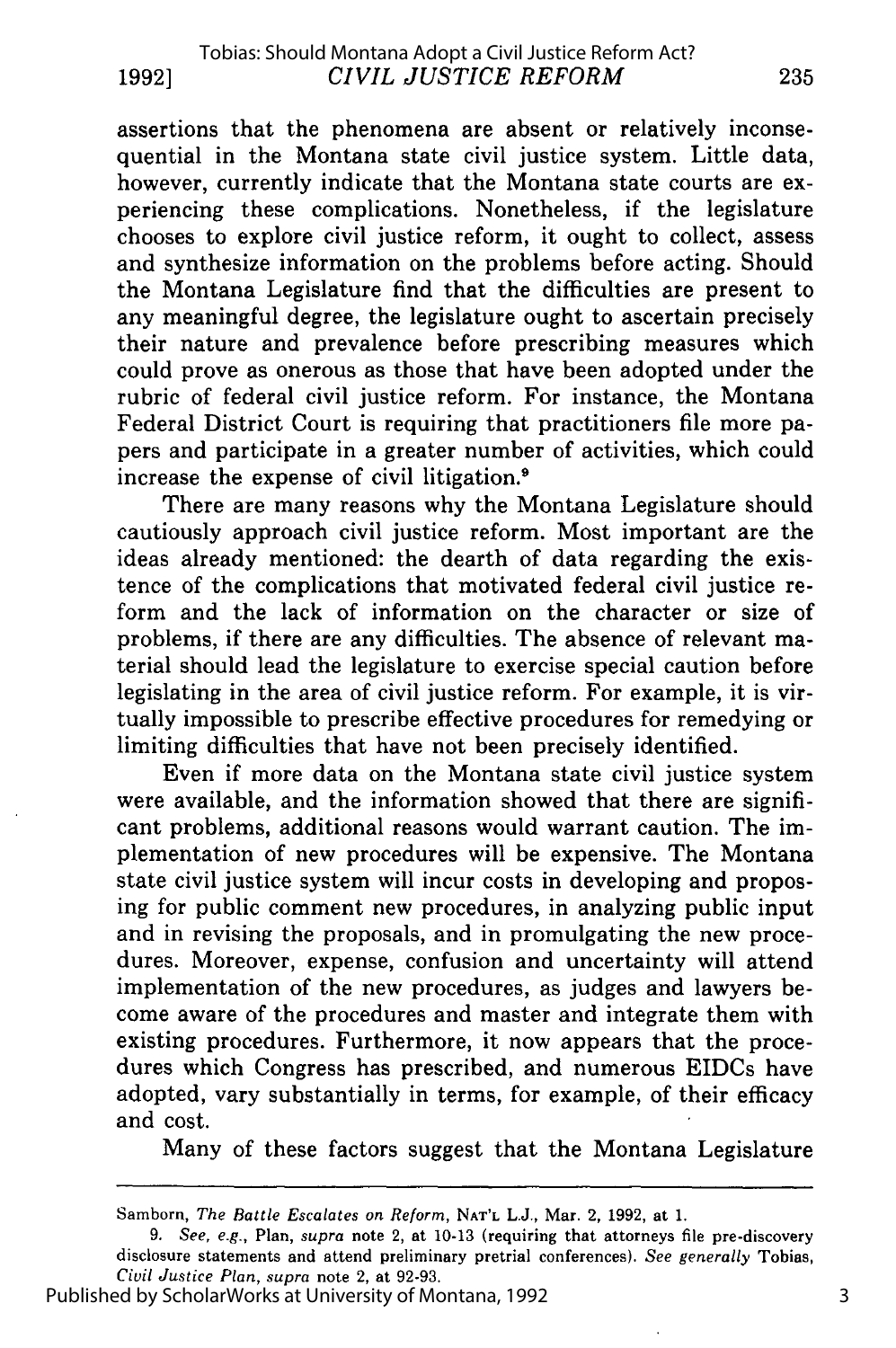should await the results of federal implementation of civil justice reform. If the legislature wishes to institute civil justice reform before federal experimentation is concluded,<sup>10</sup> it at least should defer action until early implementation and assessment in the EIDCs has been completed.<sup>11</sup> The Montana Legislature must await analysis of early implementation in the Montana Federal District.<sup>12</sup> because the similar nature of the legal cultures in the District and the Montana state system will make the evaluation particularly relevant.

The legislature should also proceed cautiously, because the Montana Rules of Civil Procedure afford sufficient flexibility for the state courts to experiment with many of the procedures that are included under the rubric of civil justice reform. Montana Rule 16 apparently permits judges to employ certain Alternative Dispute Resolution (ADR) techniques, such as settlement conferences,<sup>13</sup> while the Montana discovery rules may allow the imposition of several requirements similar to those now implemented under federal civil justice reform.<sup>14</sup> Indeed, a number of state district courts have already experimented with some of these mechanisms.<sup>15</sup> Moreover, state rule of civil procedure 83 allows district judges to respond to local conditions in their courts by adopting procedures that resemble the ones instituted in federal civil justice reform.<sup>16</sup> This provision could be a fruitful source for limited local experimentation undertaken to implement civil justice reform. For example, if a district were experiencing delay or discovery or litiga-

https://scholarworks.umt.edu/mlr/vol53/iss2/4

<sup>10.</sup> The national experiment is scheduled to "sunset" in December, 1997. *See* Judicial Improvements Act of 1990, tit. I, Pub. L. No. 101-650, § 103(b)(2).

**<sup>11.</sup>** This should occur by 1994. *See also supra* text accompanying note 2.

<sup>12.</sup> *See* 28 U.S.C. § 475 (Supp. 1992) (requiring courts to assess annually civil justice reform efforts). *See generally* Carl Tobias, *Civil Justice Planning in the Montana Federal District,* 53 **MONT. L.** REV. 239 (1992).

<sup>13.</sup> *Compare* **MONT.** R. CIv. P. 16(a)(5), (c)(7) *with* 28 U.S.C. § 473(a)(6) (Supp. 1992) (provision for ADR). The State Bar Board of Trustees recently suggested that the Commission on Uniform District Court Rules adopt a rule that would authorize district judges to implement mandatory mediation. *See* Letter from George L. Bousliman, Executive Director, State Bar of Montana, to John Grant, Chairman, Commission on Uniform District Court Rules (June 24, 1992) (copy on file with author).

<sup>14.</sup> *Compare* **MONT.** R. Civ. P. 26-33 with 28 U.S.C. § 473(a)(3)-(5) (provision for discovery).

<sup>15.</sup> *See, e.g.,* Bart Erickson, *[A]DR is the Latest Way to "Settle Out of Court,"* **MONT. LAWYER,** Apr. 1991, at 3. Some state courts have experimented with voluntary settlement weeks. Several districts have relied on **MONT.** R. Civ. P. 53 to appoint special masters who preliminarily hear numerous forms of cases, including family disputes.

<sup>16.</sup> *See* **MONT.** R. Civ. P. 83. *See also* Committee on Rules of Practice and Procedure of the Judicial Conference of the United States, Proposed Amendment of Federal Rule of Civil Procedure 83, *reprinted in* 137 F.R.D. 53, 152 (1991) (proposal to revise comparable federal rule to permit greater experimentation).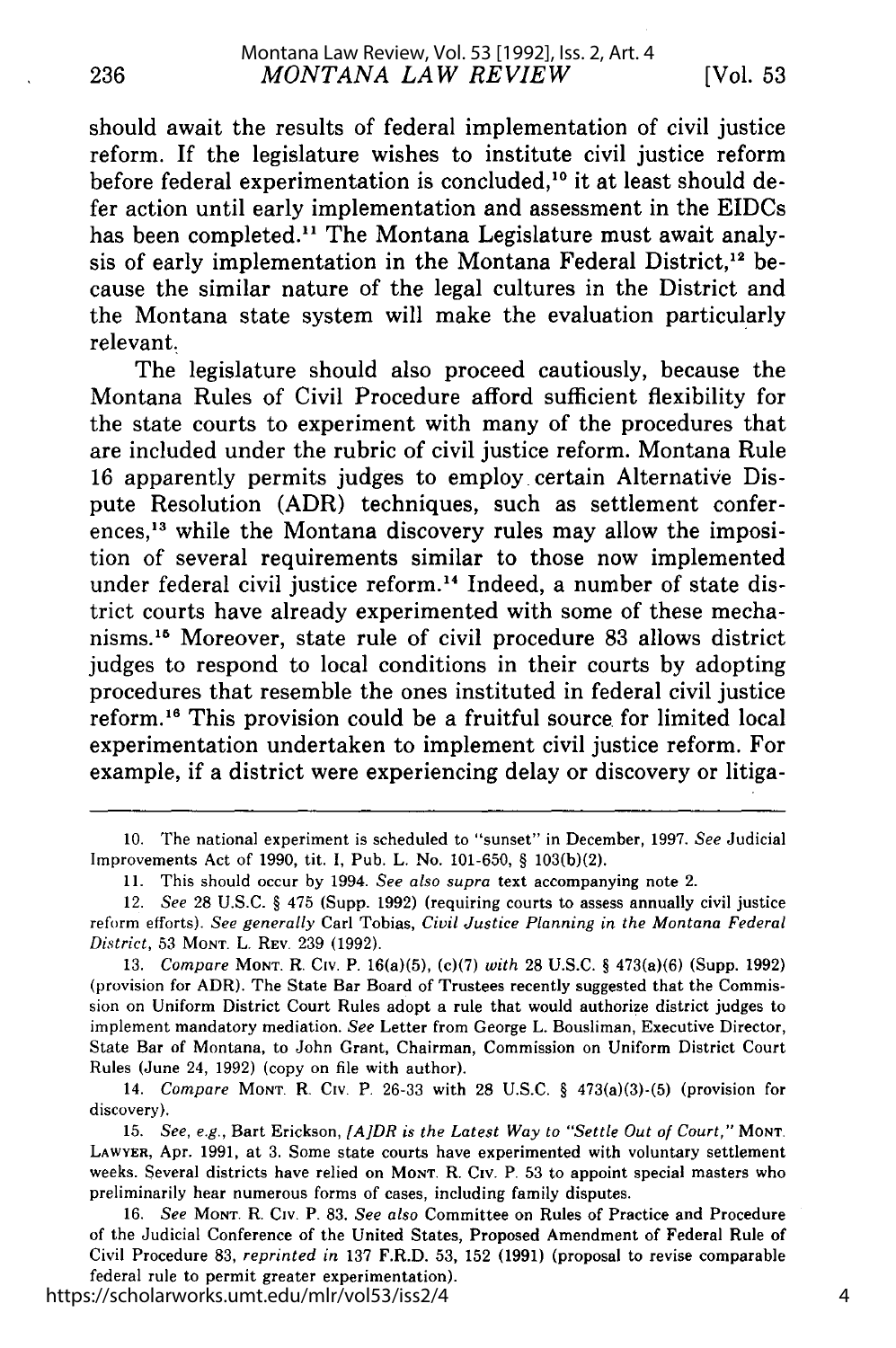**19921**

*CIVIL JUSTICE REFORM*

tion abuse, it might employ on a restricted basis one of the congressionally-suggested techniques for treating the identified problems.17

Finally, if the Montana Legislature feels compelled to adopt a civil justice reform statute during its **1993** session, the legislature ought to consider several factors. It should attempt to assemble and analyze as much relevant data as possible on the problems which civil justice reform purports to cure. The legislature then ought to prescribe techniques that are tailored to the complications which the Montana state civil justice system is experiencing. It should also authorize individual districts or judges to take into account and adopt those procedures that seem most effective for reducing expense and delay in civil litigation in their own courts. The Montana Legislature can rely on the Civil Justice Reform Act of **1990,** selectively passing only the provisions that are most applicable to the state civil justice system. For instance, prescription of some of the eleven principles, guidelines and techniques in the federal statute might be appropriate for Montana.<sup>18</sup> The legislature as well may want to consider certain aspects of the "Civil Justice Reform Model State Amendments" that the Bush Administration has developed.<sup>19</sup> Several of the effective features afforded, however, resemble those in the 1990 federal legislation.<sup>20</sup> A number of the remaining facets are inadvisable or controversial, $2<sup>1</sup>$  and Congress has rejected on policy grounds some of the procedures, such as fee shifting to prevailing parties. $22$ 

In sum, the Montana Legislature should proceed cautiously in

19. *See supra* note 5 and accompanying text.

20. This is true of the proposals relating to the "multi-door courthouse" and the "pretrial settlement conference." *See* Civil Justice Reform Model State Amendments, *supra* note 5, at 11-17, 37-39.

21. This is true of the proposals relating to "core disclosure and discovery" and to "facilitating summary judgment." *See id.* at 21-28, 43-46. *See, e.g.,* Randall Samborn, *U.S. Civil Procedure Revisited,* **NAT'L L.J.,** May 4, 1992, at 1, 12 (discovery disclosure controversial).

22. See Civil Justice Reform Model State Amendments, *supra* note 5, at 55-59 (provision for "award of attorney's fees to prevailing party"). Congressional opposition to this procedure is one important reason why the Bush Administration's federal legislative proposals are unlikely to pass. *See supra* note 4 and accompanying text. *See generally* Mark S. Stein, *Is One-Way Fee Shifting Fairer Than Two-Way Fee Shifting?,* 141 F.R.D. 351

(1992). Published by ScholarWorks at University of Montana, 1992

<sup>17.</sup> *See* 28 U.S.C. § 473 (a)-(b) (Supp. 1992). *See also supra* notes 13 **&** 14.

**<sup>18.</sup>** This depends, of course, on what legislative investigation of the state civil justice system reveals. Experimentation with ADR seems appropriate, because some districts are already employing certain forms of it. *See* note **15** and accompanying text. In contrast, differentiated case management currently appears less appropriate. *See* 28 U.S.C. § 473(a)(1) (Supp. 1992). This seems so, because cases filed in Montana state courts apparently are more homogeneous and less complex than those pursued in federal courts.